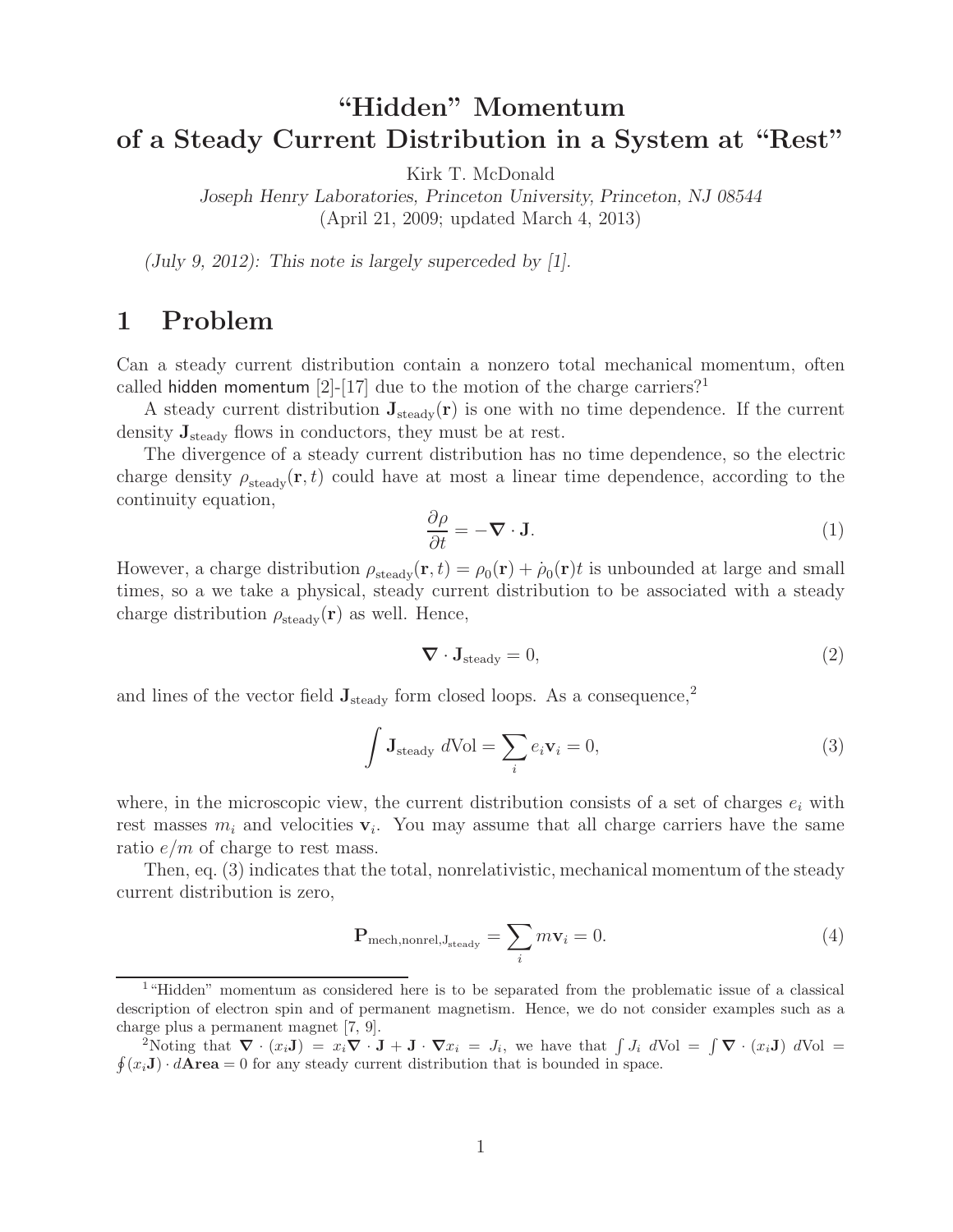However, it is not required that all charge carriers have the same speed, so the relativistic, mechanical momentum,

$$
\mathbf{P}_{\text{mech,rel},\mathbf{J}_{\text{steady}}} = \sum_{i} m \gamma_{i} \mathbf{v}_{i} = \sum_{i} \frac{m_{i} \mathbf{v}_{i}}{\sqrt{1 - v_{i}^{2}/c^{2}}} \approx \mathbf{P}_{\text{mech,nonrel},\mathbf{J}_{\text{steady}}} + \sum_{i} \frac{m_{i} v_{i}^{2}}{2c^{2}} \mathbf{v}_{i}
$$
\n
$$
= \sum_{i} \frac{m_{i} v_{i}^{2}}{2c^{2}} \mathbf{v}_{i} \equiv \mathbf{P}_{\text{hidden}}, \tag{5}
$$

of the steady current distribution can in principle be nonzero.<sup>3</sup> Here,  $c$  is the speed of light in vacuum, and it suffices to consider only media for which the relative permittivity and relative permeability are unity:  $\epsilon = 1 = \mu$ .

Give examples of isolated, spatially bounded systems with nonzero "hidden" mechanical momentum in steady current distributions that flow in conductors of uniform cross section. Comment on the physical origin of the "hidden" momentum.

### **2 Solution**

The fundamental forces that govern most behavior of human-scale systems are electromagnetic, with gravity acting as a background force that we will ignore in the rest of this note. Then, we can consider the total momentum of a system to be the sum of its (macroscopic) mechanical and electrical momenta,

$$
\mathbf{P}_{\text{total}} = \mathbf{P}_{\text{mech}} + \mathbf{P}_{\text{EM}}.\tag{6}
$$

If the system contains bulk matter that is both under stress and in motion, the macroscopic mechanical momentum includes the volume integral of the momentum density associated with the stress, which is of electromagnetic origin in a microscopic view. See, for example, [18]. We avoid discussion of this complexity (and of the interesting issue of the relativity of steady energy flow [19]) by restricting our attention to systems with no bulk motion other than that of the steady electrical currents.<sup>4</sup> Then, according to eq.  $(5)$ ,

$$
\mathbf{P}_{\text{total}} = \mathbf{P}_{\text{hidden}} + \mathbf{P}_{\text{EM}}.\tag{7}
$$

The system may also involve steady energy flow, such that the center of mass/energy (see, Appendix A.1) varies with time. In this case, the system is not at "rest", and its total momentum need not be zero.

However, if the center of mass/energy of the system is at rest, such that  $P_{total} = 0$ , then,

$$
\mathbf{P}_{\text{hidden}} = -\mathbf{P}_{\text{EM}} \qquad \text{(center of mass/energy at rest)}.
$$
 (8)

The (macroscopic) electromagnetic momentum  $P_{EM}$  of a system is most generally identified as the volume integral of  $1/c^2$  times the Poynting energy-flux vector field [20],

$$
\mathbf{S} = \frac{c}{4\pi} \mathbf{E} \times \mathbf{B},\tag{9}
$$

<sup>&</sup>lt;sup>3</sup>The author does not advocate the definition of "hidden momentum" given in eq.  $(5)$ , but not prefers that given in [1].

<sup>&</sup>lt;sup>4</sup>That is, we don't consider examples in which the steady current is due to charges fixed to rotating disks.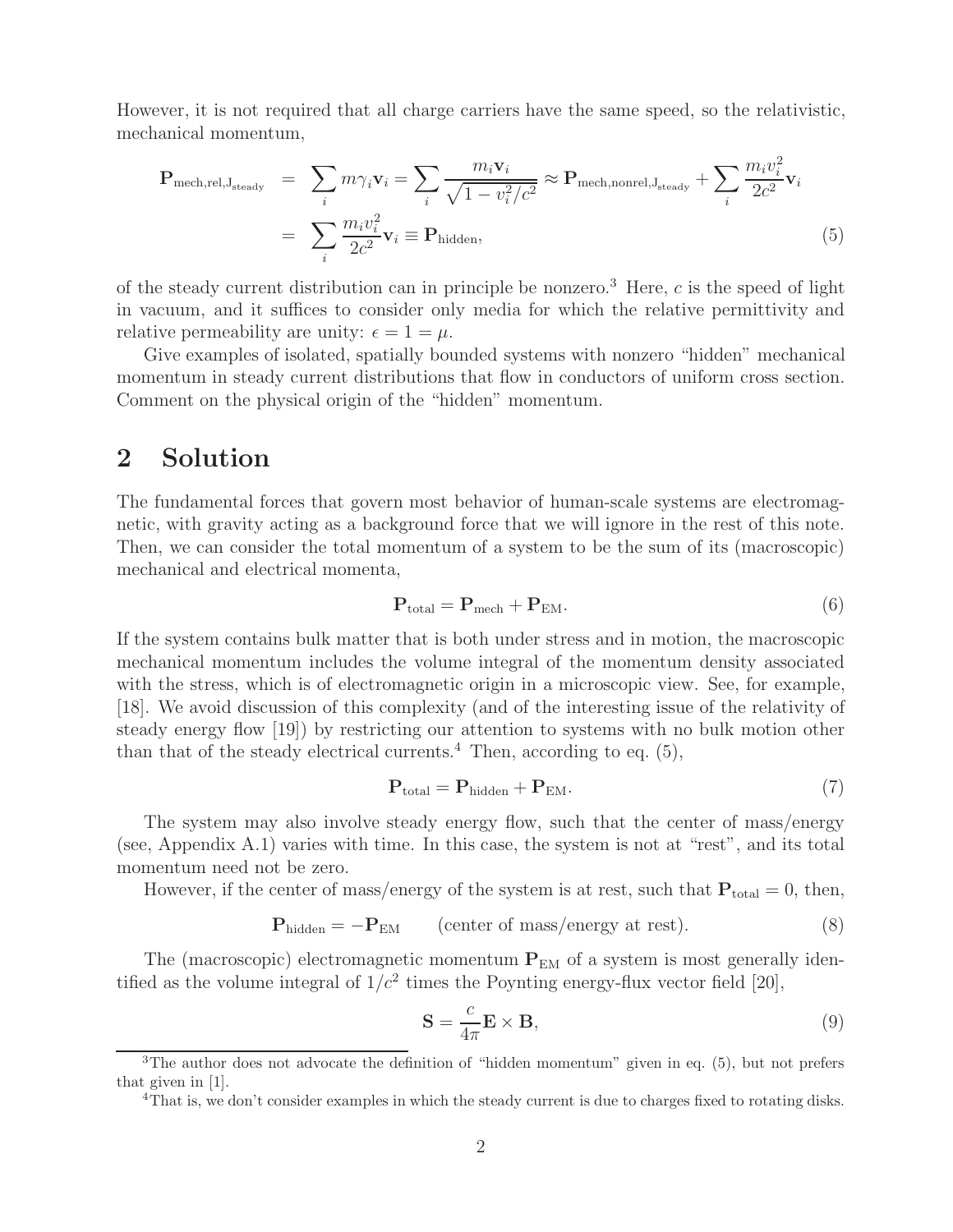where we use Gaussian units, and **E** and **B** are the (macroscopic) electric and magnetic fields of the system. That is,

$$
\mathbf{P}_{\text{EM}} = \int \frac{\mathbf{S}}{c^2} d\text{Vol} = \int \frac{\mathbf{E} \times \mathbf{B}}{4\pi c} d\text{Vol},\tag{10}
$$

as first noted by Abraham [21]. The magnetic field is of order  $1/c$  (or higher), so the electromagnetic momentum (10) is of order  $1/c^2$  (or higher), and is a "hidden" effect is systems where all particle velocities are small compared to c.

In the following we calculate only to order  $1/c^2$ , in which case the electromagnetic momentum (10) can be written two other ways (see, for example, [7, 22, 23] and Appendix A.2),

$$
\mathbf{P}_{\text{EM}} = \int \frac{\mathbf{E} \times \mathbf{B}}{4\pi c} d\text{Vol} \approx \int \frac{\rho \mathbf{A}^{(\text{C})}}{c} d\text{Vol} \approx \int \frac{V^{(\text{C})} \mathbf{J}}{c^2} d\text{Vol},\tag{11}
$$

where  $\rho$  is the electric charge density,  $\mathbf{A}^{(C)}$  is the vector potential in the Coulomb gauge,<sup>5</sup> and  $V^{(C)}$  is the instantaneous Coulomb potential.<sup>6</sup> The second form is the electromagnetic part of the canonical momentum of the charges of the system as introduced by Faraday [24] and by Maxwell [25] (see also Appendix A.3), and the third form appears to have been introduced by Furry [7].

### **2.1 Battery Connected to a Resistor via a Superconducting Transmission Line**

Consider the case illustrated in the figure below, in which a battery of voltage  $V$  is connected to a resistor R via a superconducting coaxial transmission line of length  $L$ .



The current in this circuit is  $I = V/R$ , which produces an azimuthal magnetic field of strength  $B_{\phi} = 2I/cr$  for  $a < r < b$ , where a is the outer radius of the inner conductor, and  $b$  is the inner radius of the outer conductor. The electric field is radial, with magnitude  $E_r = V/r \ln b/a$ . The Poynting vector points to the right (along the positive z-axis), and has magnitude  $S_z = IV/2\pi r^2 \ln b/a$ . The power delivered to the resistor is  $\int_a^b S_z 2\pi r dr = IV =$ 

 ${}^{5}$ The second form of eq. (11) is actually gauge invariant if it is written in terms of the (gauge-invariant) rotational part,  $A_{\text{rot}}$ , of the vector potential, which equals the vector potential in the Coulomb gauge.

 ${}^6V^{\textrm{(C)}}$  is the electric scalar potential in the Coulomb gauge.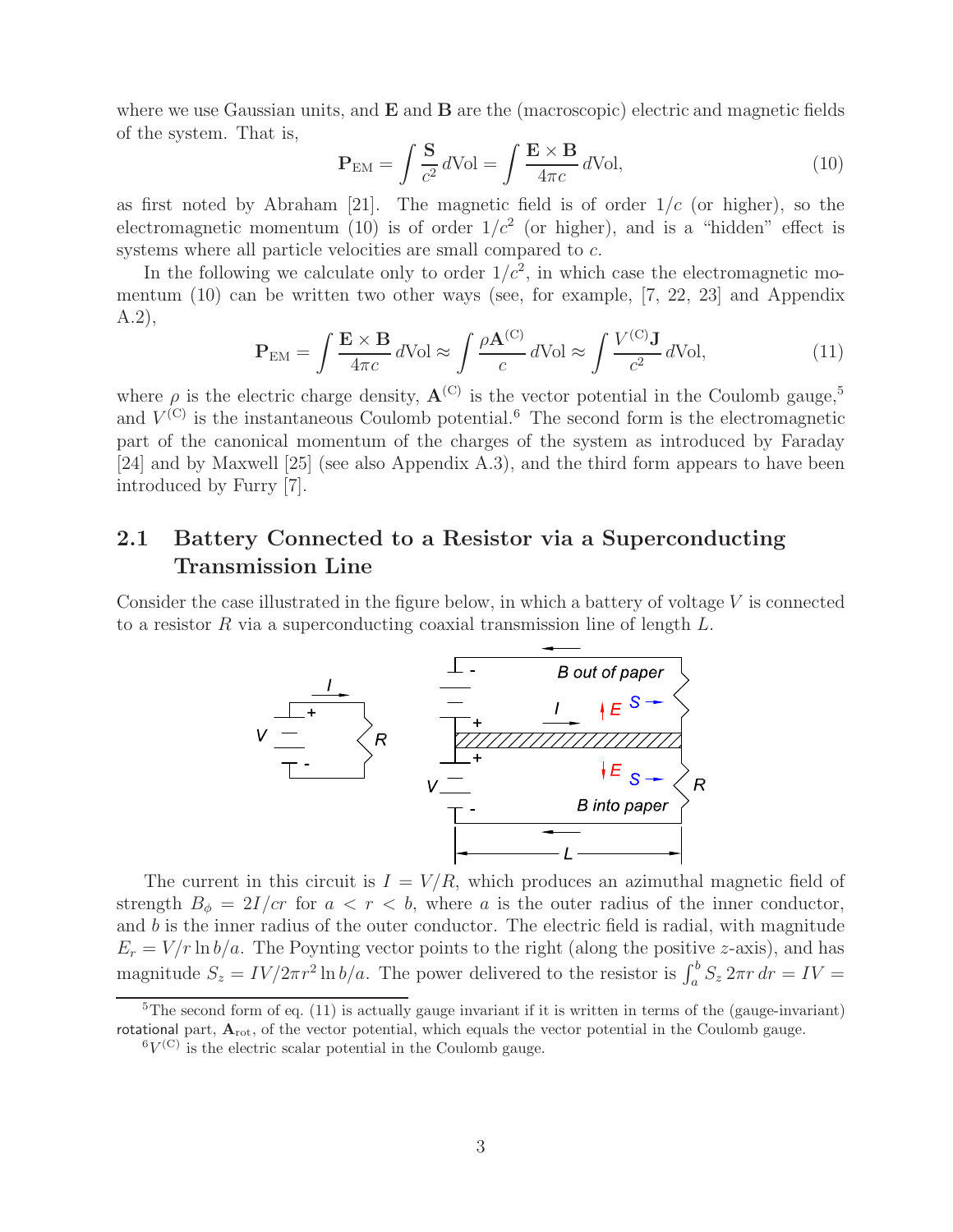$I^2R$ , which is the power dissipated in the resistor. The electromagnetic field momentum is,

$$
\mathbf{P}_{\text{EM}} = \int \frac{\mathbf{S}}{c^2} d\text{Vol} = \frac{L}{c^2} \int_a^b S_z 2\pi r \, dr \, \hat{\mathbf{z}} = \frac{I^2 R L}{c^2} \hat{\mathbf{z}}.
$$
 (12)

Because energy flows from the battery to the resistor, the "macroscopic" center of mass/energy is not at rest in the rest frame of the circuit. Indeed, the velocity  $v_U$  of the center of energy is, on taking the time derivative of eq. (43),

$$
\mathbf{v}_U = \frac{I^2 R L}{U_{\text{total}}} \hat{\mathbf{z}} \approx \frac{I^2 R L}{M_{\text{total}} c^2} \hat{\mathbf{z}},\tag{13}
$$

where  $U_{total}$  is the constant, total energy and  $M_{total}$  is the total mass of the system in the laboratory frame.<sup>7</sup> Hence, we can not immediately conclude whether the system in which the battery  $+$  resistor  $+$  cable are at rest in the frame in which the total center of energy is rest (which is the frame in which "hidden" momentum is defined).

The electromagnetic field is static in the frame in which the battery  $+$  resistor  $+$  cable are at rest, so the velocity of the center of electromagnetic energy is zero in this frame,  $\mathbf{v}_{EM} = 0$ .

It remains to consider the "microscopic" velocity of the charges the participate in the electric current.

However, the charge carriers change their energy and velocity as they pass through the resistor and the battery. In the convention of this example, the inner conductor is at the higher potential, so the electric field inside the resistor points radially outward. The delicate argument is that the charges e gain energy  $eV = eIR$  as they move outwards through the resistor, even though they undergo collisions every few Angstroms along the way. As as result, there is a difference in the relativistic masses of the carriers in the inner and outer conductors,<sup>8</sup>

$$
m(\gamma_o - \gamma_i)c^2 = \Delta U = eIR.
$$
\n(14)

Labeling the carrier number density per unit length in the inner and outer conductors as  $n_i$ and  $n_o$ , we have,

$$
I = en_i v_i = en_o v_o,\t\t(15)
$$

and the momentum of the carriers (and hence the momentum of the matter in the rest frame of battery  $+$  resistor  $+$  cable) is,

$$
\mathbf{P}_{\text{charges}} = \mathbf{P}_{\text{matter}} = (n_i L m \gamma_i v_i - n_o L m \gamma_o v_o) \hat{\mathbf{z}} = -\frac{L I \Delta U}{c^2 e} \hat{\mathbf{z}} = -\frac{I^2 R L}{c^2} \hat{\mathbf{z}} = -\mathbf{P}_{\text{EM}}.
$$
 (16)

Furthermore, there is microscopic motion of the center of mass/energy of the matter, associated with the net mechanical momentum of the charges in the negative-z direction,

$$
M_{\text{charges}} \mathbf{v}_{\text{ce,charges}} = (n_i L m \gamma_i v_i^* - n_o L m \gamma_o v_o^*) \hat{\mathbf{z}} = -\mathbf{P}_{\text{charges}} = -\mathbf{P}_{\text{EM}} = -M_{\text{matter}} \mathbf{v}_U, \quad (17)
$$

<sup>7</sup>See [26] for discussion of a system in which energy flows in sound waves, such that in its center of mass/energy frame the system has mechanical momentum of order  $1/c^2$ , which is "hidden" by the standards of the acoustical community, and which is due to the tiny overall velocity of the system in that frame, as in the example of sec. 2.1.

<sup>8</sup>A version of this argument was first given on p. 215 of [27].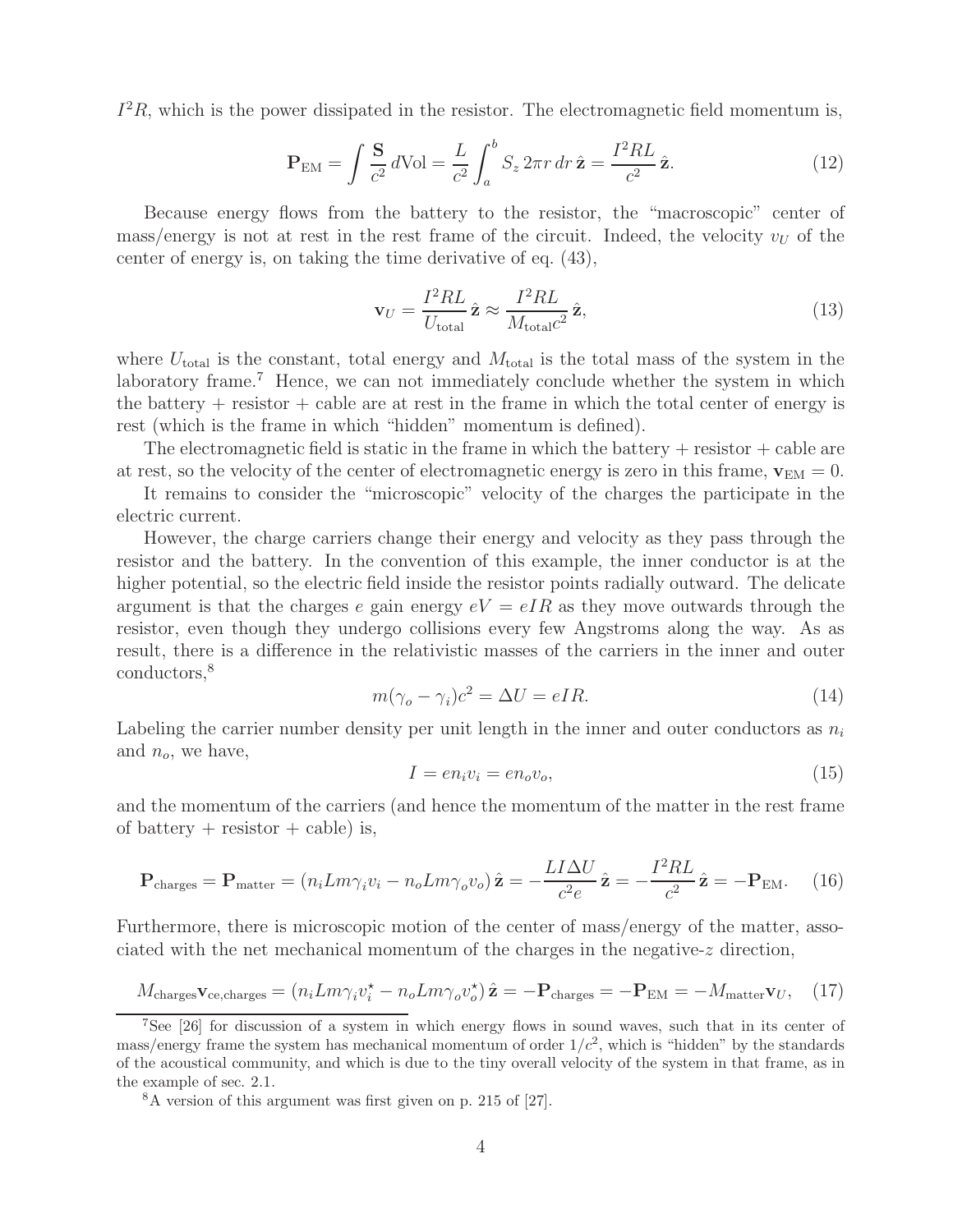which is equal and opposite to the macroscopic term  $M_{\text{matter}}$  $\mathbf{v}_U$  found in eq. (13). Hence, the microscopic velocity of the center of mass/energy is at rest in the rest frame of the battery  $+$  resistor  $+$  cable,

$$
M\mathbf{v}_{ce} = M_{\text{charges}}\mathbf{v}_{ce,\text{charges}} + M_{\text{matter}}\mathbf{v}_U + M_{\text{EM}}\mathbf{v}_{\text{EM}} = 0, \tag{18}
$$

which shows that the rest frame of the battery  $+$  resistor  $+$  cable is the also the frame in which the center of total mass/energy is at rest.

The nonzero value of  $\mathbf{v}_{ce, charges}$  *is observable only at the microscopic level, in that when charges enter/leave the inner or outer conductor the microscopic center of mass/energy of the charges is instantaneously shifted by amount* d/nl *where* d *is the spacing between charges. The center of mass/energy of the charges executes a Zitterbewegung such that the microscopic velocity of the center of mass/energy is nonzero, eq. (17), but on average the center of mass/energy is at rest. Likewise, in a microscopic description the electrical current* I *(charge passing some point per unit time) is not constant if the unit time is very small. In a macroscopic view in which quantities are averaged over times longer than the time for a charge to move one gap length, the macroscopic current* I *is constant and the macroscopic velocity of the center of mass/energy of the charges is zero.*

Using the definition  $(5)$  for "hidden" mechanical momentum, we have that  $9$ 

$$
\mathbf{P}_{\text{hidden}} = \mathbf{P}_{\text{charges}} = \mathbf{P}_{\text{matter}} = -\frac{I^2 R L}{c^2} \hat{\mathbf{z}} = -\mathbf{P}_{\text{EM}} = -M_{\text{matter}} \mathbf{v}_U. \tag{19}
$$

*The nonzero electromagnetic momentum (12) can be thought of as the* potential momentum *(see Appendix A.3),*

$$
\mathbf{P}_{\text{EM}} = \mathbf{P}_{\text{EM,potential}} = \int \frac{\rho \mathbf{A}^{(\text{C})}}{c} d\text{Vol},\tag{20}
$$

*of the charges in the system, which would be converted into ordinary mechanical momentum if the current (and the vector potential) were to drop to zero.*

*We evaluate eq. (19) by writing the vector potential as,*

$$
\mathbf{A}^{(C)}(a \le r \le b) = -\frac{2I}{c} \ln \frac{r}{a} \hat{\mathbf{z}},\tag{21}
$$

and noting that the linear charge density on the conductor at  $r = b$  is,

$$
\lambda_b = -\frac{E_r}{2b} = -\frac{V}{2b \ln b/a},\tag{22}
$$

*so that,*

$$
\mathbf{P}_{\text{EM}} = \int \frac{\rho \mathbf{A}^{(\text{C})}}{c} d\text{Vol} = \frac{\lambda_b L \mathbf{A}^{(\text{C})}(b)}{c} = \frac{I^2 R L}{c^2} \hat{\mathbf{z}} \approx M_{\text{total}} \mathbf{v}_U, \tag{23}
$$

*in agreement with the previous estimate (12).*

<sup>&</sup>lt;sup>9</sup>The result agrees with example 8.3 of [15], is discussed in [28] using a different definition of "hidden" momentum.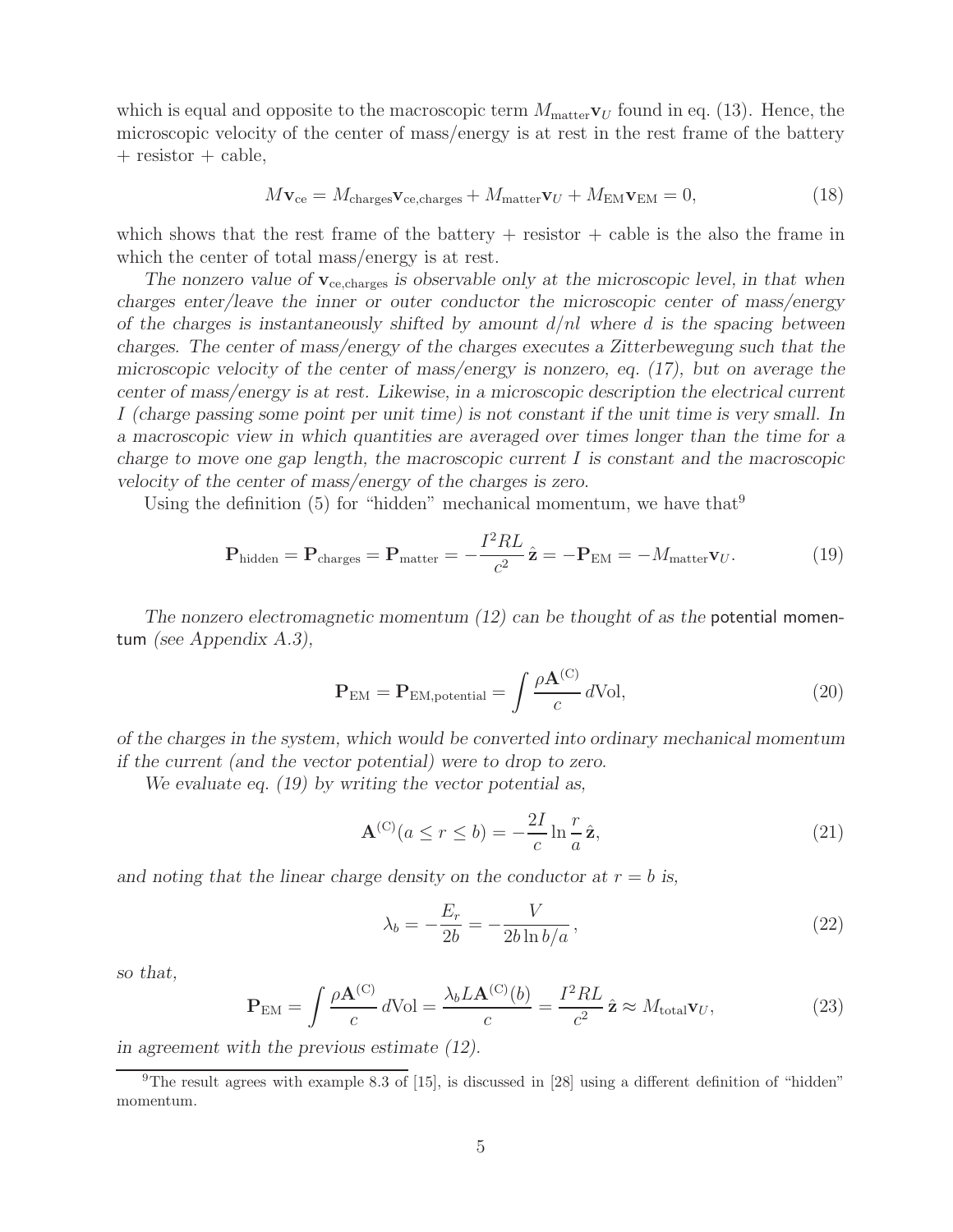For completeness, we can evaluate the third form of eq. (11) by defining the electric *potential*  $V^{(C)}$  *to be* V *at*  $r = a$  *and zero at*  $r = b$ *, such that,* 

$$
\mathbf{P}_{\text{EM}} = \int \frac{V^{(C)} \mathbf{J}}{c^2} d\text{Vol}, = \frac{VIL}{c^2} \hat{\mathbf{z}} = \frac{I^2 R L}{c^2} \hat{\mathbf{z}}.
$$
 (24)

*A discussion of the forces in this example is given in [28].*

#### **2.2 Charges at Rest inside a Superconducting Solenoid**

If charges are held at rest inside a superconducting solenoid (also at rest) with a steady current distribution, then a surface charge density will be induced on the solenoid such that the electric scalar potential is constant over its (conducting) surface. Hence, according to the third form of eq. (11) the electromagnetic momentum of the system vanishes,

$$
\mathbf{P}_{EM} = \int \frac{V^{(C)} \mathbf{J}}{c^2} d\text{Vol} = \frac{V^{(C)}}{c^2} \int \mathbf{J} d\text{Vol} = 0.
$$
 (25)

*To use the first form of eq. (11), we note that the electric field must be perpendicular to the surface of a superconductor, so that no Poynting flux* **S** *enters or leaves this surface. Then, lines of the steady, divergence-free field* **S** *form closed loops, so that*  $\int$  **S**  $dVol = 0$  *and again*  $P_{EM} = 0$ . Confirmation of this result by the second form of eq. (11) is more subtle, *and depends on details of the nonuniform surface charge density on the solenoid.*

The center of mass/energy is at rest in these examples, so the total momentum is zero, and hence by eq. (8) the "hidden" mechanical momentum is also zero.

#### **2.3 Capacitor inside a Neutral Solenoid**

Consider a parallel-plate capacitor inside a long solenoid magnet, as shown below.



A model of the magnet as an electrically neutral structure, in which the only matter in motion is the charge carriers, is that it consists of neutral, nonconducting tubes at rest that contain a circulating incompressible liquid of charged molecules, and that adjacent tubes have oppositely charged molecules whose flow has opposite senses of rotation.<sup>10</sup> Then, the

 $10$ Another model is that the magnet consists of a set of thin, nonconducting disks that rotate about the axis of the solenoid. Each disk has a uniform charge distribution about its rim, and adjacent disks are oppositely charge and rotate in opposite senses. However, in this model there is matter other than the steady currents which is in motion in the laboratory frame, which requires consideration of momentum related to the mechanical stresses in the rotating disks. So we do not consider this model further.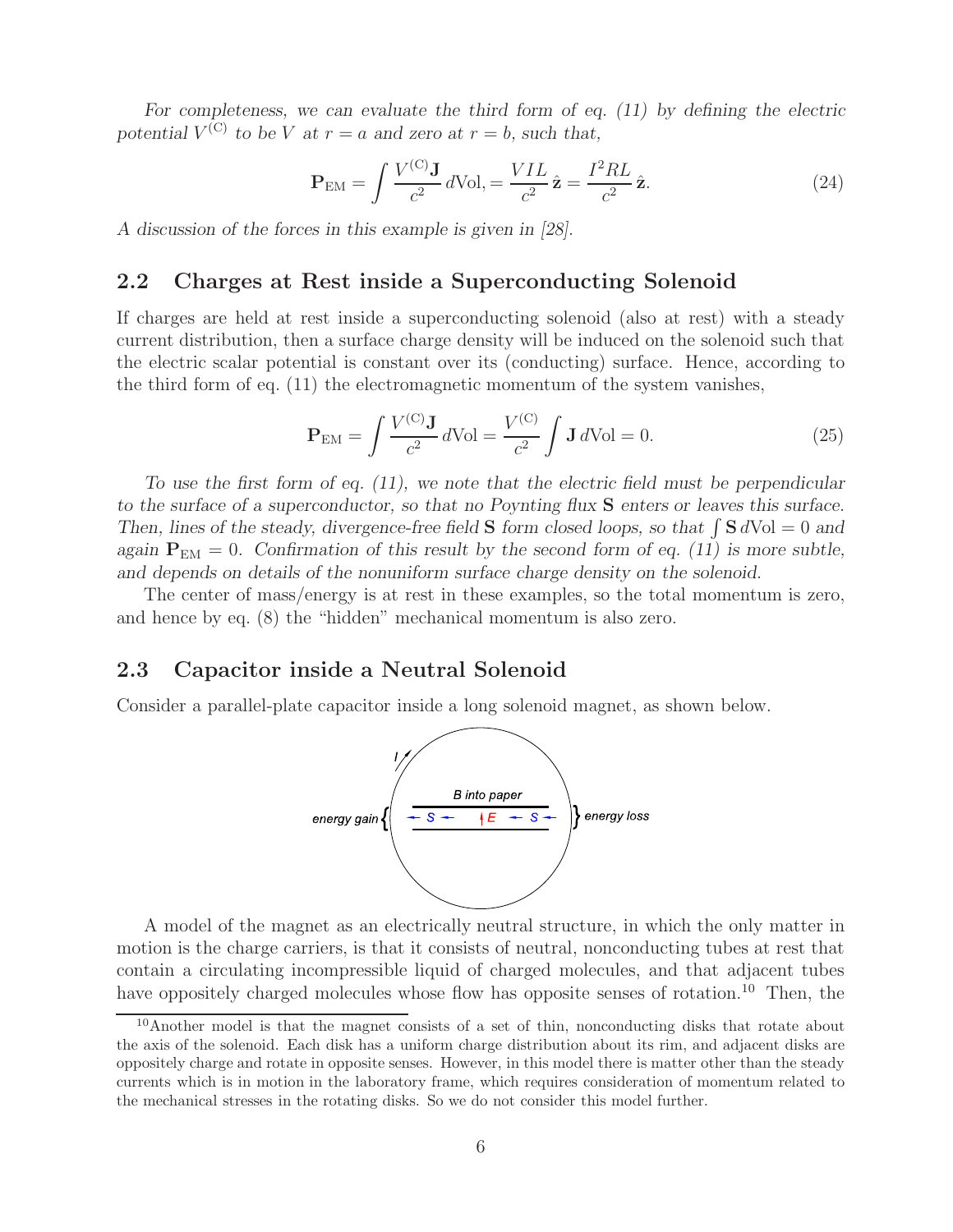electric field **E** is only due to the charges on the capacitor, and is unaffected by the structure of the magnet.

The electric field **E** between the plates is vertical, while the magnetic field **B** points into the paper. The Poynting vector **S** points to the left between the plates, and is small above and below the plates. Because the fields are static, the density,

$$
u_{\rm EM} = \frac{E^2 + B^2}{8\pi},\tag{26}
$$

of energy stored in the electromagnetic field is time independent. Hence, the nonzero Poynting vector **S** describes a flow of energy from a portion of the magnet on the right to a portion on the left.

In this example there is no battery to provide this energy, and no resistor to absorb it. For a steady-state system, it must be that energy delivered to the left side of the magnet is transported back to the right side by the electrical current. That is, the charge carriers have higher energy when on the left side of the magnet compared to that when they are on the right side. This implies that charged molecules have higher momentum when they flow from left to right than when they flow from right to left, and that the total mechanical momentum points to the right. Hence, this system contains "hidden" mechanical momentum of a steady current.

In the present example, the speed  $v$  of the charged molecules in the incompressible liquid is constant, so the mechanical momentum  $\gamma m v$  of the charged molecules has constant magnitude, IF the rest mass  $m$  is constant. So, we are led to conclude that the rest mass of the molecules varies as they circulate.<sup>11</sup>

As a molecule of charge e circulates it experiences a spatially varying electrical potential V due to the charges on the capacitor. We expect that the change in mechanical energy of the charge is opposite to the change in its electrical potential energy,  $\Delta U_{\text{mech}} = \Delta \gamma mc^2 = -e\Delta V$ . Since the Lorentz factor  $\gamma$  cannot change for incompressible liquid flow, we must conclude that,

$$
\Delta m = -\frac{e\Delta V}{\gamma c^2},\tag{27}
$$

and the variable rest mass of the charged molecules can be written

$$
m = m_0 - \frac{eV}{\gamma c^2},\qquad(28)
$$

where  $m_0$  is constant. That is, we are led to consider a kind of "molecular mass renormalization".12,13

<sup>&</sup>lt;sup>11</sup>Such effects appear to have been first suggested in footnote 9 of  $[6]$ .

<sup>&</sup>lt;sup>12</sup>The relation (28) does not hold in general, but only for charged molecules that are somehow constrained to move at constant speed in a varying electrical scalar potential. These moving molecules are subject to internal stresses, which contribute to the momentum of the molecule in a manner summarized by eq. (28) but not explained in detail. See [9, 11] for a discussion of the stress-momentum of the charged incompressible fluid. If we insist that the notion of "hidden" momentum does not apply to examples in which "bulk matter" is in motion, then this concept would not apply to the present example of an incompressible fluid of charged molecules.

 $^{13}$ Equation (28) is a reminder of lengthy efforts to interpret classical charge carriers as extended objects. See [32, 33] for reviews.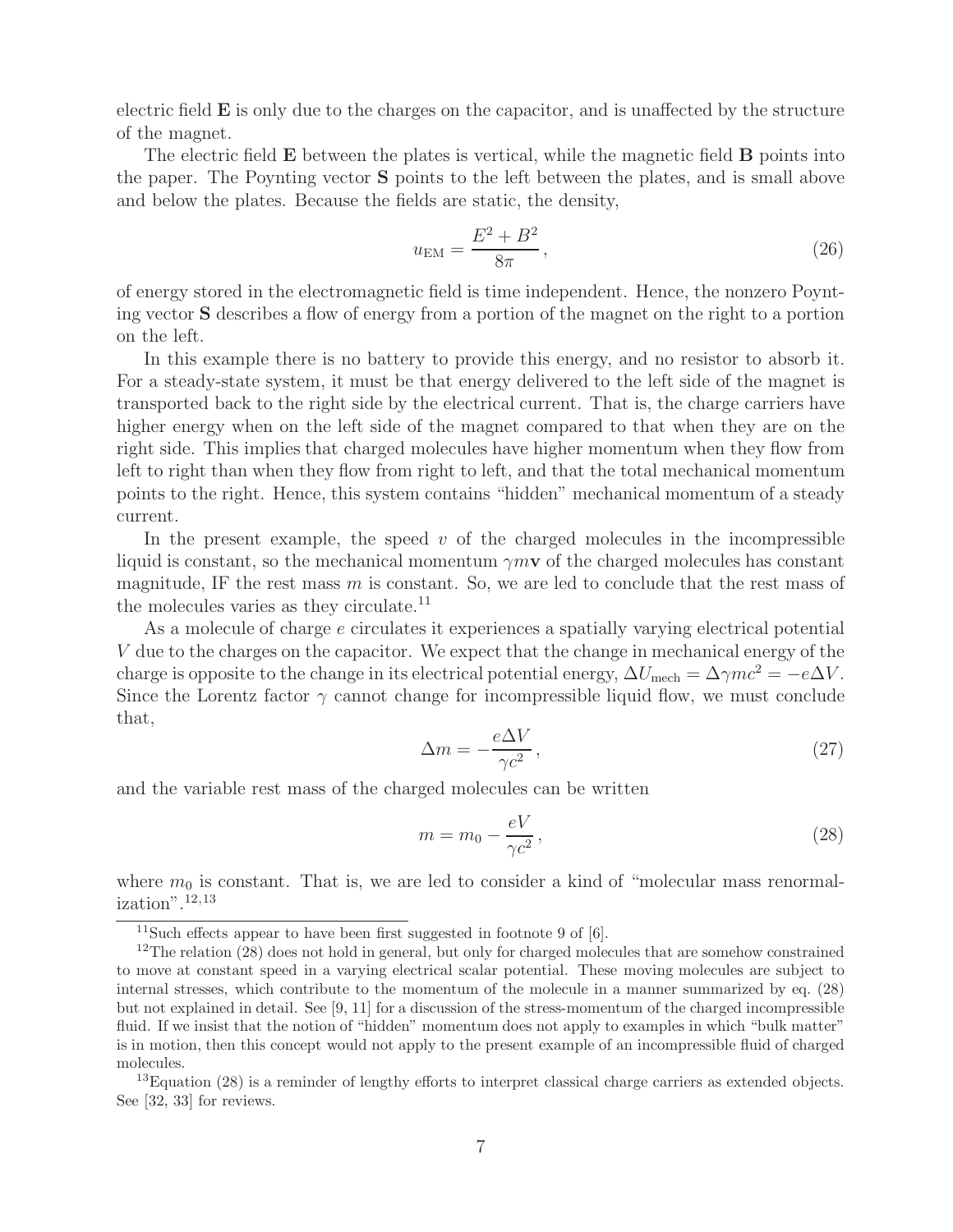The effect of the variable rest mass (28) on the mechanical momentum of the electrical current is,

$$
\mathbf{P}_{\text{hidden}} = \mathbf{P}_{\text{mech},\text{J}} = \int \gamma \rho_{\text{mass}} \mathbf{v} \, d\text{Vol} = \int \gamma \frac{\rho}{e} m \mathbf{v} \, d\text{Vol} = \int \gamma \frac{\rho}{e} \left( m_0 - \frac{eV}{\gamma c^2} \right) \mathbf{v} \, d\text{Vol}
$$

$$
= - \int \frac{\rho V \mathbf{v}}{c^2} \, d\text{Vol} = - \int \frac{V \mathbf{J}}{c^2} \, d\text{Vol} = - \mathbf{P}_{\text{EM}} \,, \tag{29}
$$

recalling the third form of eq.  $(11).14$  Thus, the total momentum is zero for this system, as expected since its center of mass/energy is at rest.

#### **2.4 A Bunch of Free Electrons**

In particle accelerators one often considers bunches of electrons and protons that are accelerated or deflected by external electric and magnetic fields. The laboratory frame is almost never the center of mass/energy frame for such bunches, whose particles have speeds close to that of light. Nonetheless, we consider a bunch of free electrons with velocities small compared to c in their center of mass/energy frame. Is the concept of "hidden" momentum relevant to this idealized example?

Darwin [35] has given a systematic discussion of electrodynamics to order  $1/c^2$  in a microscopic view, which is readily applied to a bunch of electrons of charge <sup>−</sup><sup>e</sup> and rest mass m. See also sec. 65 of [36], sec. 12.6 of [37], and [23, 38].

The (constant) total momentum of a bunch of free electrons, in any frame in which all speeds  $v_i$  are small compared to c, is given to order  $1/c^2$  by,

$$
\mathbf{P}_{\text{total}} \approx \sum_{i} m \left( 1 + \frac{v_i^2}{2c^2} \right) \mathbf{v}_i + \sum_{i \neq j} e^2 \frac{\mathbf{v}_j + (\mathbf{v}_j \cdot \hat{\mathbf{r}}_{ij}) \hat{\mathbf{r}}_{ij}}{2c^2 r_{ij}} = \mathbf{P}_{\text{mech}} + \mathbf{P}_{\text{EM}}, \tag{30}
$$

where  $\mathbf{r}_{ij} = \mathbf{r}_i - \mathbf{r}_j$ .

In the center of mass/energy frame of the bunch,  $P_{total} = 0$  and so  $P_{mech} = -P_{EM}$  in this frame. That is, the mechanical momentum of the bunch in the center of mass/energy frame is of order  $1/c^2$ . But, is this mechanical momentum "hidden"?

While this tiny mechanical momentum is undetectable in practice, opinions differ as to whether or not it is "hidden" in principle. By the narrow definition of "hidden" momentum considered thus far in this note, only steady current distributions have "hidden" momentum. The current density of the bunch can be written as,

$$
\mathbf{J}(\mathbf{r}) = e \sum_{i} \mathbf{v}_i \,\delta^3(\mathbf{r} - \mathbf{r}_i),\tag{31}
$$

which is certainly not steady. It is then not required that  $\int \mathbf{J} dVol = e \sum_i \mathbf{v}_i$  be zero. That is,  $P_{\text{mech, nonrel}} = \sum_i m \mathbf{v}_i$  can be nonzero at order  $1/c^2$ , which occurs because the forces on the

 $14$ It turns out that explicit evaluation of the electromagnetic momentum in the present example by any the forms of eq.  $(11)$  is more subtle than one might naïvely expect [29]. In particular, a substantial fraction of the electromagnetic momentum density  $\mathbf{E} \times \mathbf{B}/4\pi c$  lies outside the capacitor.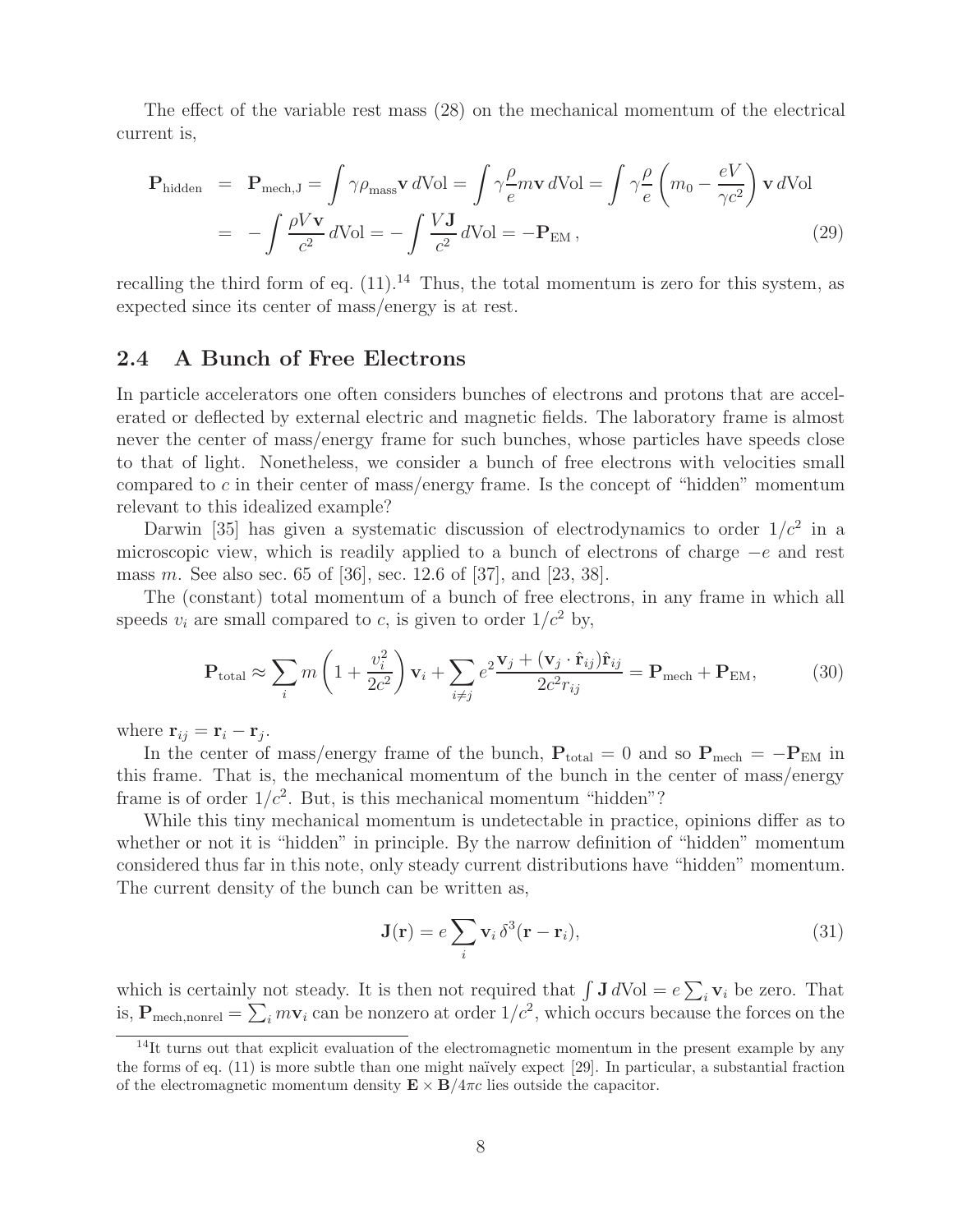moving charges differ from the Coulomb forces by terms of order  $1/c^2$  due to their magnetic interactions, and due to effects of retardation of the Coulomb forces [39].

This suggests that if we wish to expand the definition of the term "hidden" mechanical momentum, a possibility is to designate this to mean any mechanical momentum at order  $1/c^2$ . In this broader view, the example of sec. 2.1 does include "hidden" mechanical momentum.

#### **2.5 Towards a Broader Definition of "Hidden" Momentum**

*The author now (July 12, 2012) prefers the broader definition of "hidden momentum" given in [1], which does not restrict this concept to an aspect of mechanical momentum.*

"Hidden" mechanical momentum, as narrowly defined to be nonzero mechanical momentum of a steady electrical current, is an effect at order  $1/c^2$  that can exists in a few examples, most of which are highly idealized where the current is due to flow of a charged, incompressible fluid (sec. 2.3). In the examples with charged fluids, "hidden" momentum can be associated with a kind of "renormalization" (28) of the rest mass of (stressed) charged molecules that are in an external electric scalar potential.

In a larger context, "hidden" momentum could be taken to mean any and all momentumrelated effects at order  $1/c^2$  in systems that are nominally "nonrelativistic". In this sense, all electromagnetic momentum (11) is a kind of "hidden" momentum, as is also the relativistic correction  $m(v^2/2c^2)$ **v** to the mechanical momentum of a mass m. Matter that is in motion with velocity of order  $1/c^2$  carries "hidden" mechanical momentum (secs. 2.1 and 2.4). Furthermore, moving matter that is under stress includes "hidden" contributions at order  $1/c<sup>2</sup>$ to its macroscopic "mechanical" momentum, which corrections are actually electromagnetic in a microscopic view (sec.  $2.3$ ).<sup>15</sup>

We also consider whether "elementary" particles such as electrons, neutrons and protons can carry "hidden" momentum. In the broader classical view, "hidden" mechanical momentum is always associated with motion, so this view could be applied to elementary particles only in models of them as composite objects with moving internal parts. While this is consistent with the quark model of nucleons, even in the quantum realm there is, at present, no viable model of an electron as a composite object. Hence, it may be best to continue to exclude examples involving electron spin (ferromagnetism) from discussion of "hidden" momentum.<sup>16</sup>

<sup>15</sup>A variant of a broader definition is that "hidden" mechanical momentum is that part of the mechanical momentum of a moving body which is associated with internal stresses. However, as discussed in [14, 19], the stress-related part of the momentum-density vector of a body with speed v can be of order  $v/c$ . As the general view is that "hidden" momentum is an effect of order  $v^2/c^2$  we do not advocate the definition considered in this footnote.

<sup>&</sup>lt;sup>16</sup>There is one example in the literature in which "hidden" momentum of neutrons may be a useful concept [40].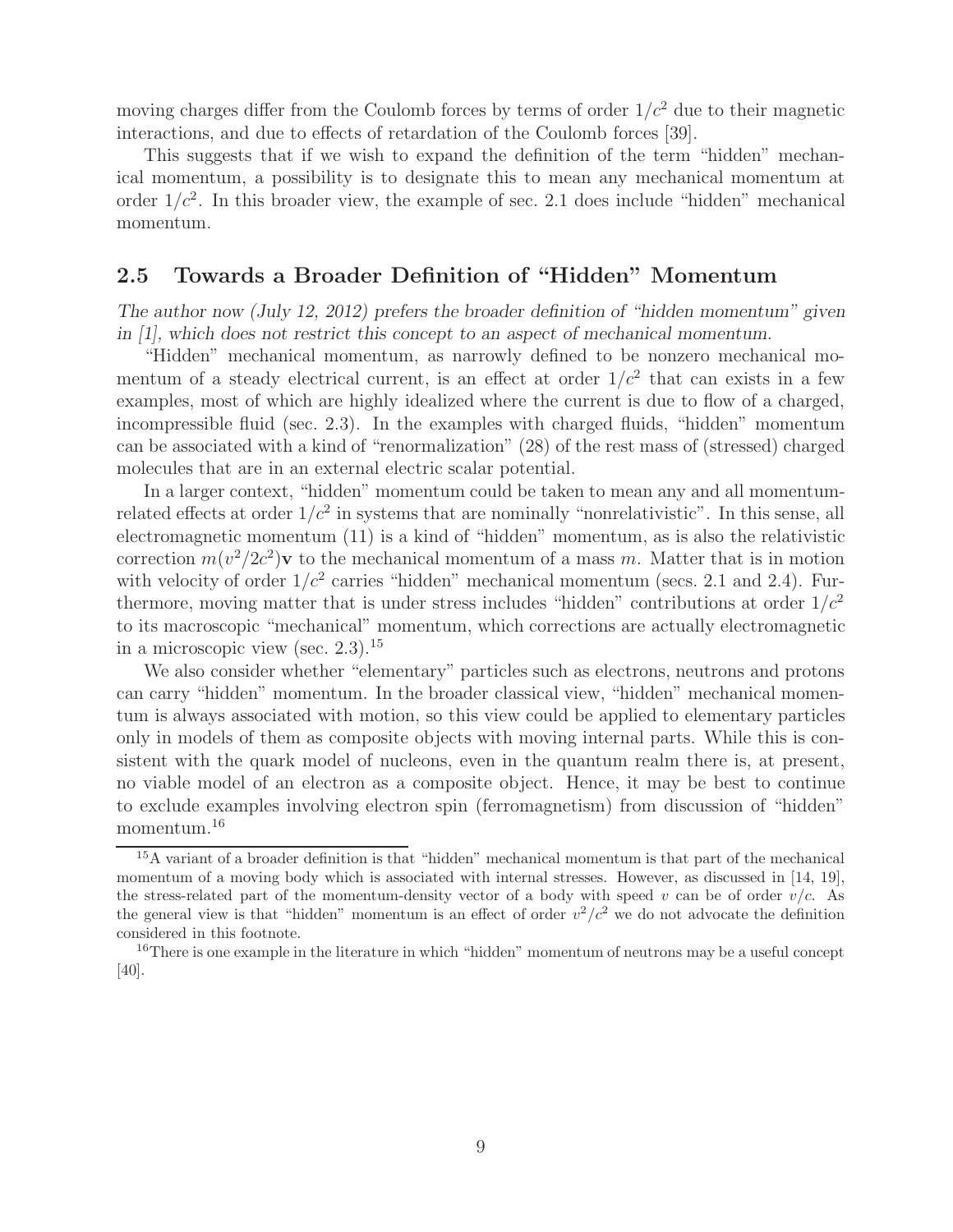## **A Appendices**

#### **A.1 Momentum of a System at "Rest"**

The mechanical behavior of a macroscopic system can be described with the aid of the (symmetric) stress-energy-momentum tensor  $T^{\mu\nu}$  of the system. The total energy-momentum 4-vector of the system is given by,

$$
U^{\mu} = (U_{\text{total}}, P_{\text{total}}^{i} c) = \int T^{0\mu} d\text{Vol}.
$$
 (32)

As first noted by Abraham [21], at the microscopic level the electromagnetic parts of  $T^{\mu\nu}$ are,

$$
T_{\rm EM}^{00} = \frac{E^2 + B^2}{8\pi} = u_{\rm EM},
$$
\n(33)

$$
T_{\rm EM}^{0i} = \frac{S^i}{c} = p_{\rm EM}^i c,
$$
\n(34)

$$
T_{\rm EM}^{ij} = \frac{E^i E^j + B^i B^j}{4\pi} - \delta^{ij} \frac{E^2 + B^2}{8\pi}, \qquad (35)
$$

in terms of the microscopic fields **E** and **B**. In particular, the density of electromagnetic momentum stored in the electromagnetic field is,

$$
\mathbf{p}_{\rm EM} = \frac{\mathbf{S}}{c^2} = \frac{\mathbf{E} \times \mathbf{B}}{4\pi c}.
$$
 (36)

The macroscopic stress tensor  $T^{\mu\nu}$  also includes the "mechanical" stresses within the system, which are actually electromagnetic at the atomic level. The form (35) still holds in terms of the macroscopic fields **E** and **B** in media where  $\epsilon = 1 = \mu$  such that strictive effects can be neglected. The macroscopic stresses  $T^{ij}$  are related the volume density **f** of force on the system according to,

$$
f^i = \frac{\partial T^{ij}}{\partial x^j} \,. \tag{37}
$$

The stress tensor  $T^{\mu\nu}$  obeys the conservation law,

$$
\frac{\partial T^{\mu\nu}}{\partial x_{\mu}} = 0,\t\t(38)
$$

with  $x^{\mu} = (ct, \mathbf{x})$  and  $x_{\mu} = (ct, -\mathbf{x})$ . Once consequence of this is that the total momentum is constant for an isolated, spatially (closed) bounded system, *i.e.*,

$$
\int \frac{\partial T^{\mu i}}{\partial x_{\mu}} = 0 = \frac{\partial}{\partial ct} \int T^{0i} d\text{Vol} - \int \frac{\partial T^{ji}}{\partial x^{j}} d\text{Vol} = \frac{dP_{\text{total}}^{i}}{dt} - \int T^{ji} d\text{Area}^{j} = \frac{dP_{\text{total}}^{i}}{dt}. \tag{39}
$$

A related result is that the total (relativistic) momentum **P**total of an isolated system is proportional to the velocity  $\mathbf{v}_U = d\mathbf{x}_U / dt$  of the center of mass/energy of the system [6],

$$
\mathbf{P}_{\text{total}} = \frac{U_{\text{total}}}{c^2} \mathbf{v}_U = \frac{U_{\text{total}}}{c^2} \frac{d\mathbf{x}_U}{dt},\tag{40}
$$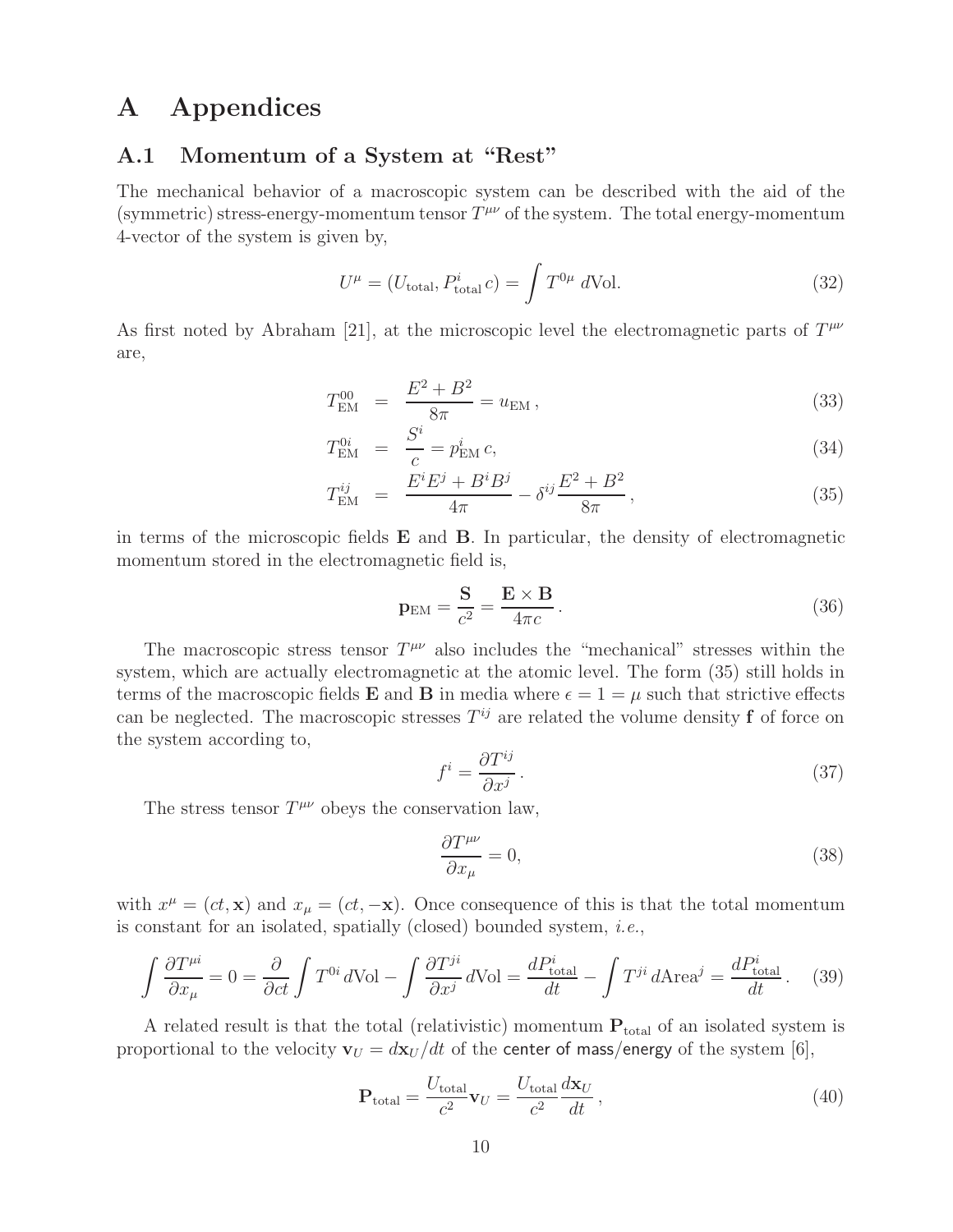where,

$$
U_{\text{total}} = \int T^{00} \, d\text{Vol}, \tag{41}
$$

$$
P_{\text{total}}^i = \frac{1}{c} \int T^{0i} d\text{Vol}, \qquad (42)
$$

$$
\mathbf{x}_U = \frac{1}{U_{\text{total}}} \int T^{00} \mathbf{x} \, d\text{Vol.} \tag{43}
$$

That is, the total momentum of a closed system is zero in that (inertial) frame in which the center of mass/energy is at rest.

## **A.2 Electromagnetic Momentum to Order** 1/c<sup>2</sup>

*See, for example, [23] for a discussion of alternative forms of electromagnetic energy, momentum and angular momentum for fields with arbitrary time dependence.*

Since the magnetic field  $\bf{B}$  is always of order  $1/c$  (or higher), we can calculate the electromagnetic momentum (10) to order  $1/c^2$  using approximations to the electric field at zeroth order, *i.e.*,  $\mathbf{E} \approx -\nabla V^{(C)}$  (the Coulomb electric field), and to the magnetic field at order  $1/c$ , *i.e.*,  $\nabla \times \mathbf{B} \approx 4\pi \mathbf{J}/c$  with the neglect of the displacement current. Then, as argued by Furry [7],

$$
\mathbf{P}_{\text{EM}} = \int \frac{\mathbf{E} \times \mathbf{B}}{4\pi c} d\text{Vol} \approx -\int \frac{\nabla V^{(\text{C})} \times \mathbf{B}}{4\pi c} d\text{Vol} = \int \frac{V^{(\text{C})}\nabla \times \mathbf{B}}{4\pi c} d\text{Vol} - \int \frac{\nabla \times V^{(\text{C})}\mathbf{B}}{4\pi c} d\text{Vol}
$$

$$
= \int \frac{V^{(\text{C})}\mathbf{J}}{c^2} d\text{Vol} - \oint \frac{d\text{Area} \times V^{(\text{C})}\mathbf{B}}{4\pi c} = \int \frac{V^{(\text{C})}\mathbf{J}}{c^2} d\text{Vol}, \tag{44}
$$

whenever the charges and currents are contained within a finite volume.

*The following argument is due to Vladimir Hnizdo.*

We can avoid use of the current density **J** and instead consider the vector potential  $\mathbf{A}^{(C)}$ in the Coulomb gauge, which has zero divergence,

$$
\mathbf{B} = \nabla \times \mathbf{A}^{(C)}, \qquad \nabla \cdot \mathbf{A}^{(C)} = 0.
$$
 (45)

In addition to well-known vector calculus relations, it is useful to define a combined operation,

$$
\nabla \cdot \mathbf{a} \mathbf{b} \equiv (\nabla \cdot \mathbf{a}) \mathbf{b} + (\mathbf{a} \cdot \nabla) \mathbf{b} = (\nabla \cdot b_x \mathbf{a}) \hat{\mathbf{x}} + (\nabla \cdot b_y \mathbf{a}) \hat{\mathbf{y}} + (\nabla \cdot b_z \mathbf{a}) \hat{\mathbf{z}}.
$$
 (46)

Then,

$$
\mathbf{E} \times \mathbf{B} = \mathbf{E} \times (\nabla \times \mathbf{A}^{(C)}) = \nabla (\mathbf{A}^{(C)} \cdot \mathbf{E}) - (\mathbf{A}^{(C)} \cdot \nabla) \mathbf{E} - (\mathbf{E} \cdot \nabla) \mathbf{A}^{(C)} - \mathbf{A}^{(C)} \times (\nabla \times \mathbf{E})
$$
  
\n
$$
= (\nabla \cdot \mathbf{E}) \mathbf{A}^{(C)} + \nabla (\mathbf{A}^{(C)} \cdot \mathbf{E})
$$
  
\n
$$
- [(\nabla \cdot \mathbf{E}) \mathbf{A}^{(C)} + (\mathbf{A}^{(C)} \cdot \nabla) \mathbf{E}] - [(\nabla \cdot \mathbf{A}^{(C)}) \mathbf{E} + (\mathbf{E} \cdot \nabla) \mathbf{A}^{(C)}]
$$
  
\n
$$
= 4\pi \rho \mathbf{A}^{(C)} + \nabla (\mathbf{A}^{(C)} \cdot \mathbf{E}) - \nabla \cdot \mathbf{E} \mathbf{A}^{(C)} - \nabla \cdot \mathbf{A}^{(C)} \mathbf{E},
$$
 (47)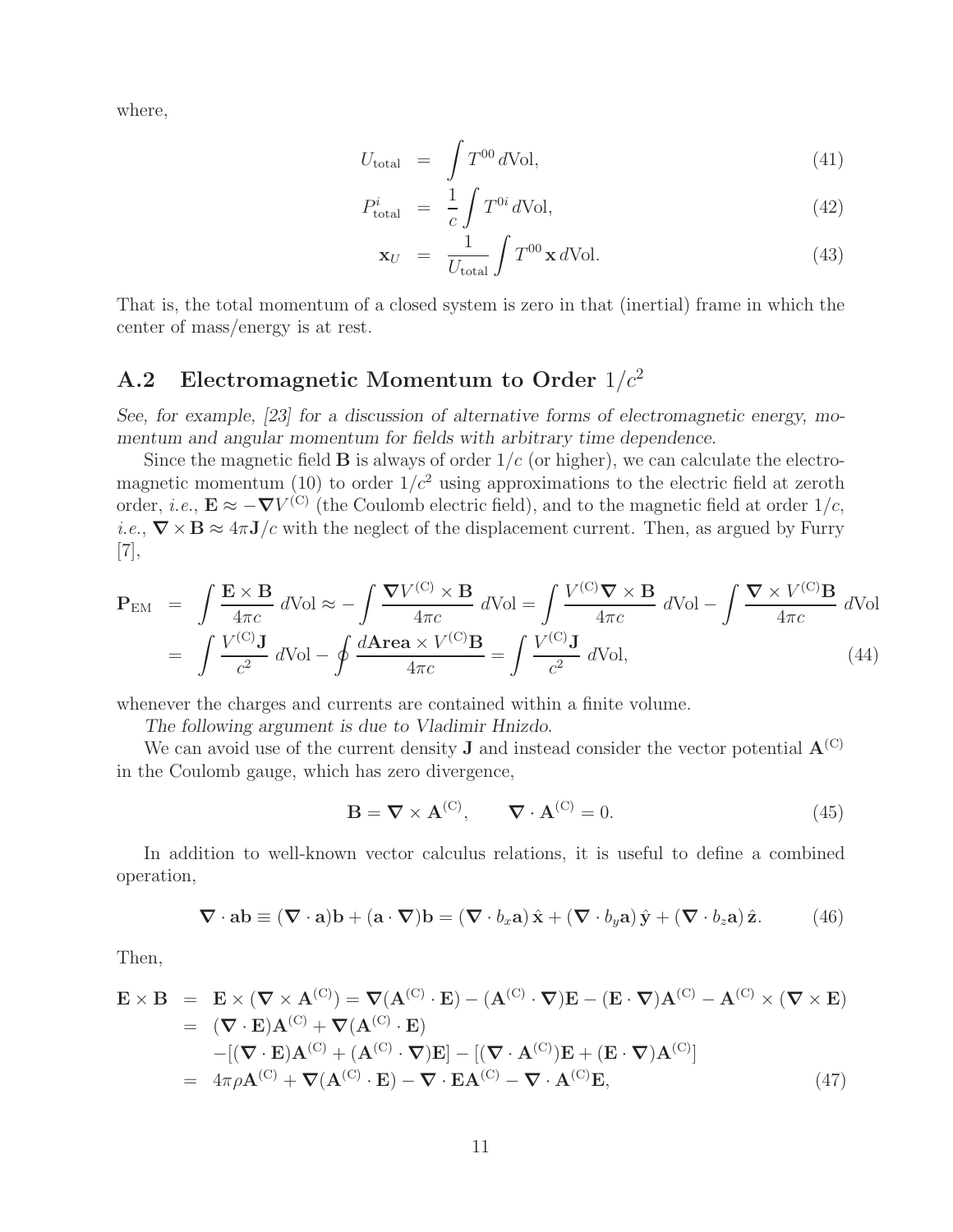so that,

$$
\mathbf{P}_{\text{EM}} = \int \frac{\mathbf{E} \times \mathbf{B}}{4\pi c} d\text{Vol}
$$
\n
$$
= \int \frac{\rho \mathbf{A}^{(C)}}{c} d\text{Vol} + \oint (\mathbf{A}^{(C)} \cdot \mathbf{E}) d\text{Area} - \oint \mathbf{E}(\mathbf{A}^{(C)} \cdot d\text{Area}) - \oint \mathbf{A}^{(C)}(\mathbf{E} \cdot d\text{Area})
$$
\n
$$
\approx \int \frac{\rho \mathbf{A}^{(C)}}{c} d\text{Vol}. \tag{48}
$$

The surface integrals in eq. (48) are negligible when the charges and currents that create the electric field **E** and the vector potential  $A^{(C)}$  lie within a finite volume that is small compared to the volume of integration, and when radiation can be neglected. As previously noted, the electromagnetic momentum can be calculated to order  $1/c^2$  with the neglect of the displacement current, which implies neglect of radiation, and justifies the approximation in eq. (48).

#### **A.3 Electromagnetic Potential Momentum of a Charge**

Faraday [24] and Maxwell [25] noted that a charge e in a vector potential **A** has a kind of electromagnetic potential momentum.

$$
\mathbf{P}_{\text{EM,potential}} = \frac{e\mathbf{A}}{c},\tag{49}
$$

in addition to its mechanical momentum, if any.<sup>17</sup> That is, if the vector potential drops to zero from its initial value **A**, the charge experiences a "kick",

$$
\Delta \mathbf{P}_{\text{mech}} = \int \mathbf{F} \, dt = \int e \mathbf{E} \, dt = -\frac{e}{c} \int \frac{\partial \mathbf{A}}{\partial t} \, dt = \frac{e \mathbf{A}}{c} = \mathbf{P}_{\text{EM},\text{potential},\text{initial}}.
$$
 (50)

Since the vector potential is of order  $1/c$ , the potential momentum (49) is of order  $1/c^2$ , *i.e.*, very small for "nonrelativistic" systems.

The electromagnetic potential momentum (49) is the electromagnetic part of the canonical momentum,

$$
\mathbf{P}_{\text{canonical}} = \frac{m\mathbf{v}}{\sqrt{1 - v^2/c^2}} + \frac{e\mathbf{A}}{c},\tag{51}
$$

of a charge  $e$  that interacts with an electromagnetic field, as described by, the Lagrangian

$$
\mathcal{L} = -mc^2\sqrt{1 - v^2/c^2} - e\phi + e\frac{\mathbf{v}}{c} \cdot \mathbf{A}.
$$
 (52)

See, for example, sec. 16 of  $|36|$ .

The electromagnetic potential momentum (49) can be nonzero for a charge at rest, if there are charges in motion elsewhere in the system that create a nonzero vector potential at the location of the test charge. The momentum (49), which was historically the first

<sup>&</sup>lt;sup>17</sup>The momentum (49) is actually gauge invariant if one writes it as  $e\mathbf{A}_{\text{rot}}/c$ , where  $\mathbf{A}_{\text{rot}}$  is the rotational part of the vector potential, *i.e.*,  $\nabla \cdot \mathbf{A}_{\text{rot}} = 0$ . See, for example, sec. 2.3 of [23].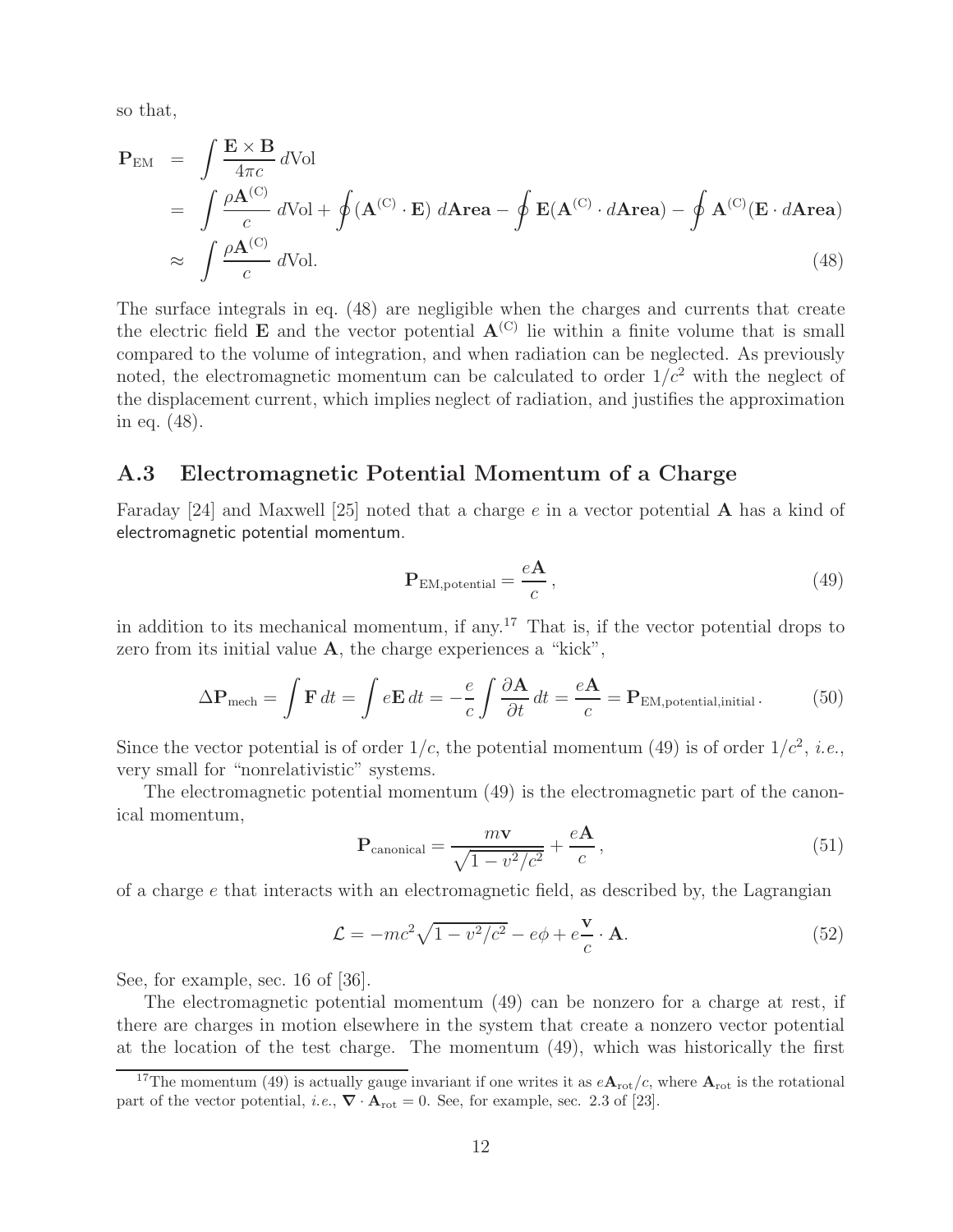contribution to momentum to be identified at order  $1/c^2$ , could therefore be described as "hidden". However, this is not commonly done.

The description "electromagnetic potential momentum" is also not common, although perhaps it should be [30, 31]. The electromagnetic potential momentum  $eA/c$  can be combined with the electrical potential energy,

$$
U_{\text{EM},\text{potential}} = eV,\tag{53}
$$

where  $V$  is the electric scalar potential at the position of the charge, to form a potentialenergy-momentum 4-vector,

$$
U^{\mu}_{\text{EM},\text{potential}} = (U_{\text{EM},\text{potential}}, \mathbf{P}_{\text{EM},\text{potential}} c) = e(V, \mathbf{A}) = eA^{\mu}.
$$
 (54)

where,

$$
A^{\mu} = (V, \mathbf{A}) \tag{55}
$$

is the electromagnetic potential 4-vector.

However, in (quasi)static cases like those considered in this note, the quantity  $\int \rho A dVol/c$ is equal and opposite to the "hidden" mechanical momentum of the system, and if the vector potential goes to zero, so does the "hidden" mechanical momentum, while the "overt" mechanical momentum of the system remains unchanged. There is no conversion of a "potential" momentum into an "overt" mechanical momentum, so the designation "potential momentum" is not very apt.<sup>18</sup>

## **Acknowledgment**

Thanks to Vladimir Hnizdo for continued e-discussions on "hidden" momentum.

## **References**

- [1] K.T. McDonald, *On the Definition of "Hidden" Momentum* (July 9, 2012), http://kirkmcd.princeton.edu/examples/hiddendef.pdf
- [2] E.M. Pugh and G.E. Pugh, *Physical Significance of the Poynting Vector in Static Fields*, Am. J. Phys. **35**, 153 (1967), http://kirkmcd.princeton.edu/examples/EM/pugh\_ajp\_35\_153\_67.pdf
- [3] O. Costa de Beauregard, *A New Law in Electrodynamics*, Phys. Lett. **24A**, 177 (1967), http://kirkmcd.princeton.edu/examples/EM/costa\_de\_beauregard\_pl\_24a\_177\_67.pdf *Physical Reality of Electromagnetic Potentials?*, Phys. Lett. **25A**, 375 (1967), http://kirkmcd.princeton.edu/examples/EM/costa\_de\_beauregard\_pl\_25a\_375\_67.pdf *"Hidden Momentum" in Magnets and Interaction Energy*, Phys. Lett. **28A**, 365 (1968), http://kirkmcd.princeton.edu/examples/EM/costa\_de\_beauregard\_pl\_28a\_365\_68.pdf

<sup>&</sup>lt;sup>18</sup>One might speak of  $\int \rho A dVol/c$  as "hidden potential momentum", but this seems awkward.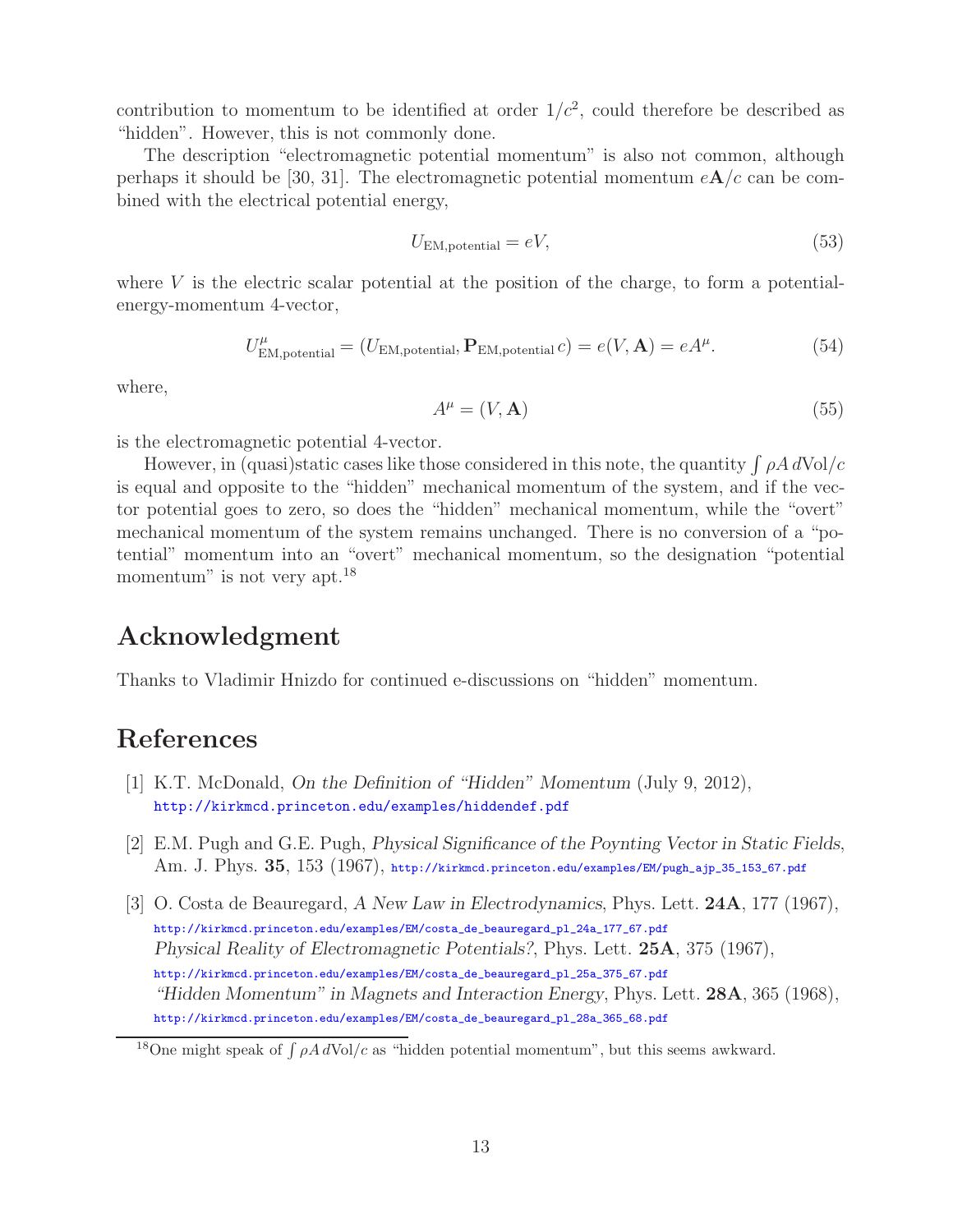- [4] W. Shockley and R.P. James, *"Try Simplest Cases" Discovery of "Hidden Momentum" Forces on "Magnetic Currents"*, Phys. Rev. Lett. **18**, 876 (1967), http://kirkmcd.princeton.edu/examples/EM/shockley\_prl\_18\_876\_67.pdf W. Shockley, *"Hidden Linear Momentum" Related to the α*·**E** *Term for a Dirac-Electron Wave Packet in an Electric Field*, Phys. Rev. Lett. **20**, 343 (1968), http://kirkmcd.princeton.edu/examples/EM/shockley\_prl\_20\_343\_68.pdf
- [5] P. Penfield Jr and H.A. Haus, *Electrodynamics of Moving Media* (M.I.T. Press, 1967), sec. 7.4, kirkmcd.princeton.edu/examples/EM/penfield\_haus\_chap7.pdf H.A. Haus and P. Penfield Jr, *Forces on a Current Loop*, Phys. Lett. **26A**, 412 (1968), http://kirkmcd.princeton.edu/examples/EM/penfield\_pl\_26a\_412\_68.pdf
- [6] S. Coleman and J.H. Van Vleck, *Origin of "Hidden Momentum" Forces on Magnets*, Phys. Rev. **171**, 1370 (1968), http://kirkmcd.princeton.edu/examples/EM/coleman\_pr\_171\_1370\_68.pdf
- [7] W.H. Furry, *Examples of Momentum Distributions in the Electromagnetic Field and in Matter*, Am. J. Phys. **37**, 621 (1969), http://kirkmcd.princeton.edu/examples/EM/furry\_ajp\_37\_621\_69.pdf
- [8] M.G. Calkin, *Linear Momentum of the Source of a Static Electromagnetic Field*, Am. J. Phys. **39**, 513-516 (1971), http://kirkmcd.princeton.edu/examples/EM/calkin\_ajp\_39\_513\_71.pdf
- [9] L. Vaidman, *Torque and force on a magnetic dipole*, Am. J. Phys. **58**, 978 (1990), http://kirkmcd.princeton.edu/examples/EM/vaidman\_ajp\_58\_978\_90.pdf
- [10] D.J. Griffiths, *Dipoles at rest*, Am. J. Phys. **60**, 979 (1992), http://kirkmcd.princeton.edu/examples/EM/griffiths\_ajp\_60\_979\_92.pdf
- [11] V. Hnizdo, *Conservation of linear and angular momentum and the interaction of a moving charge with a magnetic dipole*, Am. J. Phys. **60**, 242 (1992), http://kirkmcd.princeton.edu/examples/EM/hnizdo\_ajp\_60\_242\_92.pdf *Hidden momentum and the electromagnetic mass of a charge and current carrying body*, Am. J. Phys. **65**, 55 (1997), http://kirkmcd.princeton.edu/examples/EM/hnizdo\_ajp\_65\_55\_97.pdf *Hidden momentum of a relativistic fluid in an external field*, Am. J. Phys. **65**, 92 (1997), http://kirkmcd.princeton.edu/examples/EM/hnizdo\_ajp\_65\_92\_97.pdf *Hidden mechanical momentum and the field momentum in stationary electromagnetic and gravitational systems*, Am. J. Phys. **65**, 515 (1997), http://kirkmcd.princeton.edu/examples/EM/hnizdo\_ajp\_65\_515\_97.pdf *Covariance of the total energy-momentum four-vector of a charge and current carrying macroscopic body*, Am. J. Phys. **66**, 414 (1998), http://kirkmcd.princeton.edu/examples/EM/hnizdo\_ajp\_66\_414\_98.pdf *On linear momentum in quasistatic electromagnetic systems* (July 6, 2004), http://arxiv.org/abs/physics/0407027
- [12] R.H. Romer, *Electromagnetic field momentum*, Am. J. Phys. **63**, 777 (1995), http://kirkmcd.princeton.edu/examples/EM/romer\_ajp\_63\_777\_95.pdf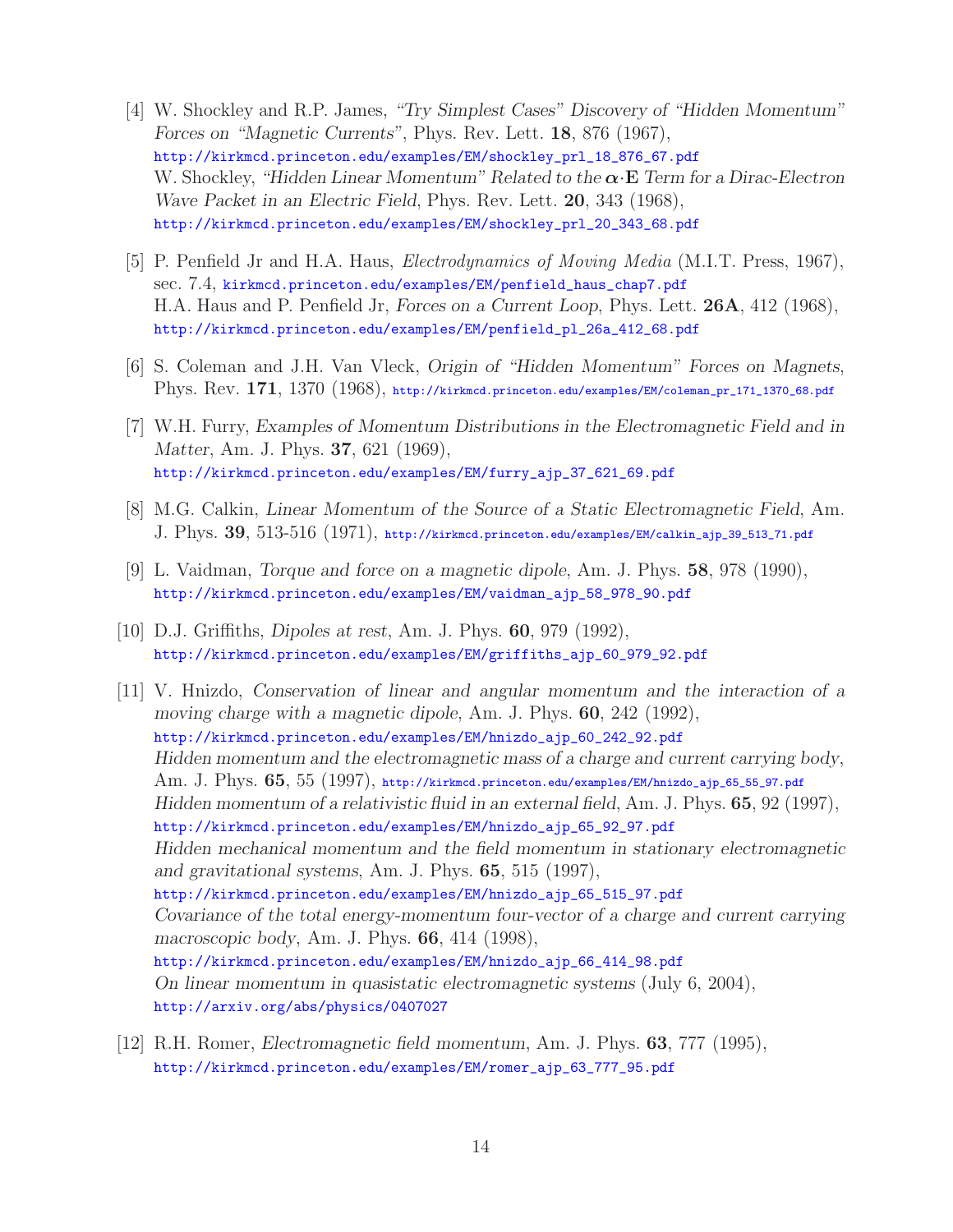- [13] K.T. McDonald, *Electromagnetic Field Momentum* (Aug. 30, 1995), http://kirkmcd.princeton.edu/examples/fieldmomentum.pdf
- [14] E. Comay, *Exposing "hidden momentum"*, Am. J. Phys. **64**, 1028 (1996), http://kirkmcd.princeton.edu/examples/EM/comay\_ajp\_64\_1028\_96.pdf *Lorentz transformation of a system carrying Hidden Momentum*, Am. J. Phys. **68**, 1007 (2000), http://kirkmcd.princeton.edu/examples/EM/comay\_ajp\_68\_1007\_00.pdf
- [15] D.J. Griffiths, *Introduction to Electrodynamics*, 3rd ed. (Prentice Hall, 1999), Examples 8.3 and 12.12, http://kirkmcd.princeton.edu/examples/EM/griffiths\_em3.pdf
- [16] T.H. Boyer, *Connecting linear momentum and energy for electromagnetic systems*, Am. J. Phys. **74**, 742 (2006), http://kirkmcd.princeton.edu/examples/EM/boyer\_ajp\_74\_742\_06.pdf *Interaction of a point charge and a magnet: Comments on hidden mechanical momentum due to hidden nonelectromagnetic forces*, http://arxiv.org/abs/0708.3367 *Concerning hidden momentum*, Am. J. Phys. **76**, 190 (2008), http://kirkmcd.princeton.edu/examples/EM/boyer\_ajp\_76\_190\_08.pdf
- [17] D. Babson *et al.*, *Hidden momentum, field momentum, and electromagnetic impulse*, Am. J. Phys. **77**, 826 (2009), http://kirkmcd.princeton.edu/examples/EM/babson\_ajp\_77\_826\_09.pdf
- [18] K.T. McDonald, *Stress and Momentum in a Capacitor That Moves with Constant Velocity* (Apr. 21, 1984), http://kirkmcd.princeton.edu/examples/cap\_stress.pdf
- [19] K.T. McDonald, *Relativity of Steady Energy Flow* (Nov. 3, 2007), http://kirkmcd.princeton.edu/examples/1dgas.pdf
- [20] J.H. Poynting, *On the Transfer of Energy in the Electromagnetic Field*, Phil. Trans. Roy. Soc. London **175**, 343 (1884), http://kirkmcd.princeton.edu/examples/EM/poynting\_ptrsl\_175\_343\_84.pdf
- [21] M. Abraham, *Prinzipien der Dynamik des Elektrons*, Ann. Phys. **10**, 105 (1903), http://physics.princeton.edu/~mcdonald/examples/EM/abraham\_ap\_10\_105\_03.pdf
- [22] J.D. Jackson, *Relation between Interaction terms in Electromagnetic Momentum*  $\int d^3x \mathbf{E} \times \mathbf{B}/4\pi c$  and Maxwell's  $e\mathbf{A}(\mathbf{x},t)/c$ , and Interaction terms of the Field Lagrangian  $\mathcal{L}_{em} = \int d^3x \, [E^2 - B^2]/8\pi$  and the Particle Interaction Lagrangian,  $\mathcal{L}_{int} = e\phi$ <sup>e</sup>**<sup>v</sup>** · **<sup>A</sup>**/c (May 8, 2006), http://kirkmcd.princeton.edu/examples/EM/jackson\_050806.pdf
- [23] K.T. McDonald, *Orbital and Spin Angular Momentum of Electromagnetic Fields* (Mar. 12, 2009), http://kirkmcd.princeton.edu/examples/spin.pdf
- [24] Faraday anticipated that electric currents are associated with an "electrotonic" state, that Maxwell later called electromagnetic momentum. See Arts. 60, 1661, 1729 and 1733 of M. Faraday, *Experimental Researches in Electricity* (London, 1839), http://kirkmcd.princeton.edu/examples/EM/faraday\_exp\_res\_v1.pdf and Art. 3269 of *On the Physical Character of the Lines of Magnetic Force*, Phil. Mag. **3**, 401 (1852), http://kirkmcd.princeton.edu/examples/EM/faraday29a\_pm\_3\_401\_52\_3243-3299.pdf